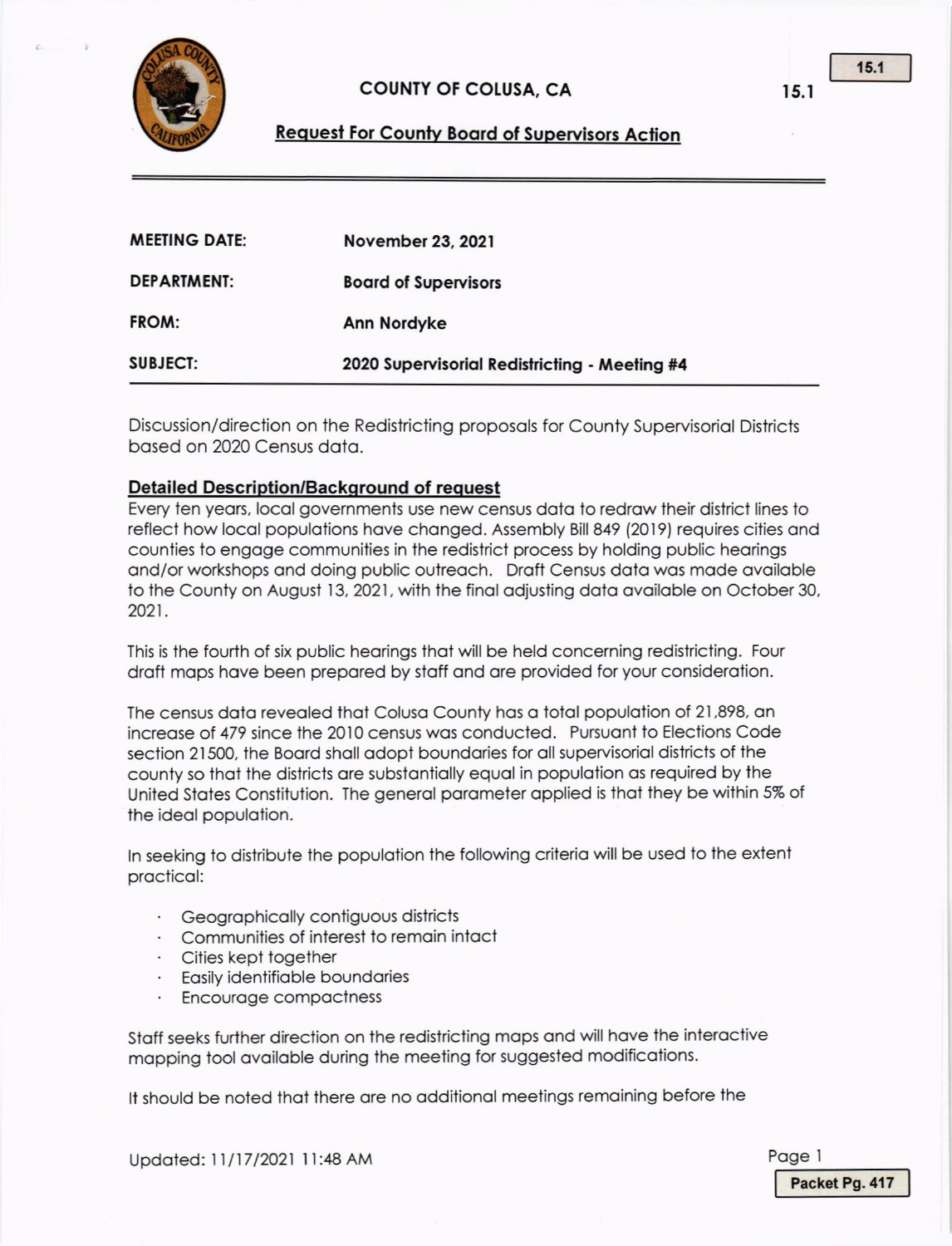boundories musl be decided ond the meies ond bounds descriptions developed for the final map. The Ordinance setting the district boundaries will then be considered by the Boord on December 7 ond 14.

#### **Prior Board Action**

Redistricting Presentation on May 11, 2021 Held First Public Hearing on November 2, 2021 Held Second Public Hearing on November 9, 2021 Held Third Public Hearing on November 15, 2021

### **Fiscal Impact/Funding Source**

None. Action for the Clerk

Dependent upon board direction

#### ATTACHMENTS:

- 11-09-2021 Proof Publication Public Hearing Notice Redistricting Hearing Schedule (PDF)
- Proposal A Map Layout (map2021021107995) 2 Optimized (PDF)
- Proposal B Map Layout (map2021031182199) 2 Optimized (PDF)
- . Proposol C Mop Loyoul (mop202l04l 1449@) 2- optimized (PDF)
- Proposal D Map Layout (map2021151123670) (PDF)
- . Proposol D-Cityof Coluso Mop Loyout (mop202l 151138878) (PDF)
- Proposal D City of Williams Map Layout (map2021171198824) (PDF)
- 2010 Final Map (PDF)